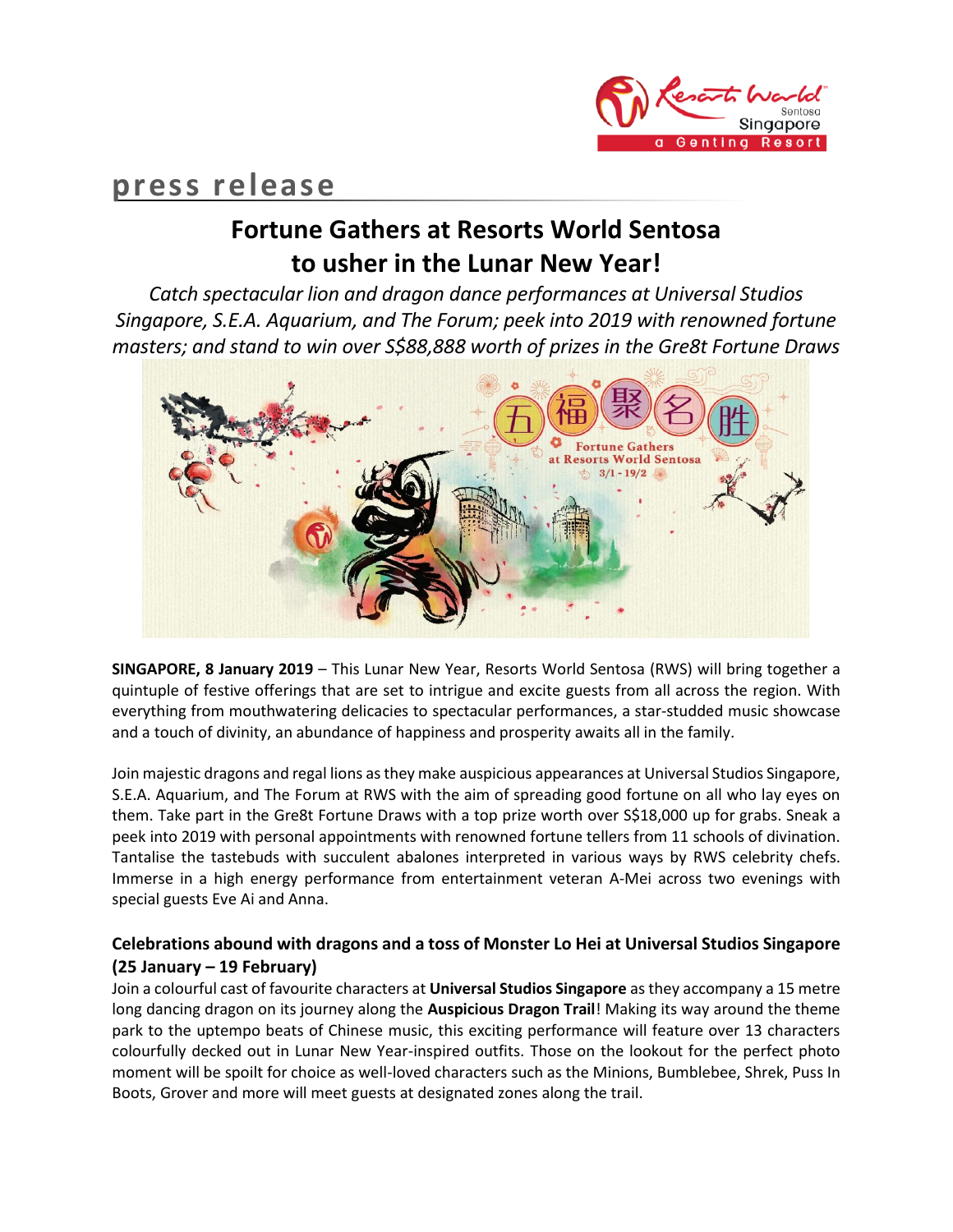Reunite with loveable Sesame Street friends in **Monster Lo Hei**, a brand new interactive show which tells the story of the local Lo Hei tradition. This show will marry elements from the East and West for an informative and entertaining take on an evergreen Lunar New Year tradition.

Guests can also stand to win meal vouchers, entry tickets, express passes, and Annual Passes in the Lucky Red Packet Giveaway, all valid at Universal Studios Singapore. Find out more about the giveaway and festive attractions programming in the Appendix and at www.Rwsentosa.com/Lion-and-Dragon-Dance

## **Dive Into A Sea of Abundance (25 January – 19 February)**

Over at **S.E.A. Aquarium**, guests can look forward to an enthralling underwater performance starring a magnificent and intricately-designed dragon swimming amongst 40,000 marine life. As the only **underwater dragon dance** in Singapore, this signature show has been a staple in the aquarium for many years, capturing the attention of thousands of guests every Lunar New Year. Embark on a trail around the aquarium and receive abundance of blessings across eight stations, each featuring an iconic marine animal symbolising Longevity, Wealth, and Abundance and others.

Those yearning for a more traditional fanfare can catch a **classic Lion Dance** performance at The Forum of RWS. Scheduled to coincide with an auspicious timing on the second day of the Lunar New Year, these masters of traditional form are set to enthrall crowds as they leap from pole to pole with their graceful acrobatic dance moves on Wednesday, 6 February 2019 at 1:30pm at Basement 1, The Forum.

### **Fortunes Come True This Lunar New Year (5 – 17 February)**

Making a highly anticipated return to RWS' Festive Walk, this year's edition of **Fortune Street** promises to be more immersive, interactive and illuminating. With a total of 16 fortune tellers providing their expertise across **11 schools of divination** ranging from favourites such as Palmistry, Ba Zi, and Numerology Analysis to new additions such as Crystal Chakra Divination, Face Reading, and Astrology Stone Casting, those looking for a glimpse of what to expect in 2019 can make one-on-one appointments with these masters for counsel and advice.

Household names such as Master Renaye Chan, Master Paul Kek and Master Khor will be making a comeback while new faces such as Master Wesley Lim and Master Selina Seah are sure to excite prospective fortune seekers.\*\* To round off the experience, visitors can take a breather at the Fortune Street Bar with a lineup of thirst quenching beverages and live performances by local artistes. Guests can also purchase a variety of complementary *feng shui* merchandise to enhance their luck in the new year. *\*\*The appearance of the fortune tellers are subject to change without prior notice.*

Admission to Fortune Street is priced at S\$38 (S\$28 for RWS Invites members) which includes one fortune reading, free sign-up for RWS Invites Membership for non-members, and a chance to participate in the Gre8t Fortune Draws(T&Cs apply). All guests interested to engage any of the fortune masters are required to make an on-line appointment for a fortune reading session after purchasing the admission.

More information on Fortune Street and booking details for fortune telling sessions can be found at <www.Rwsentosa.com/Fortune-Street>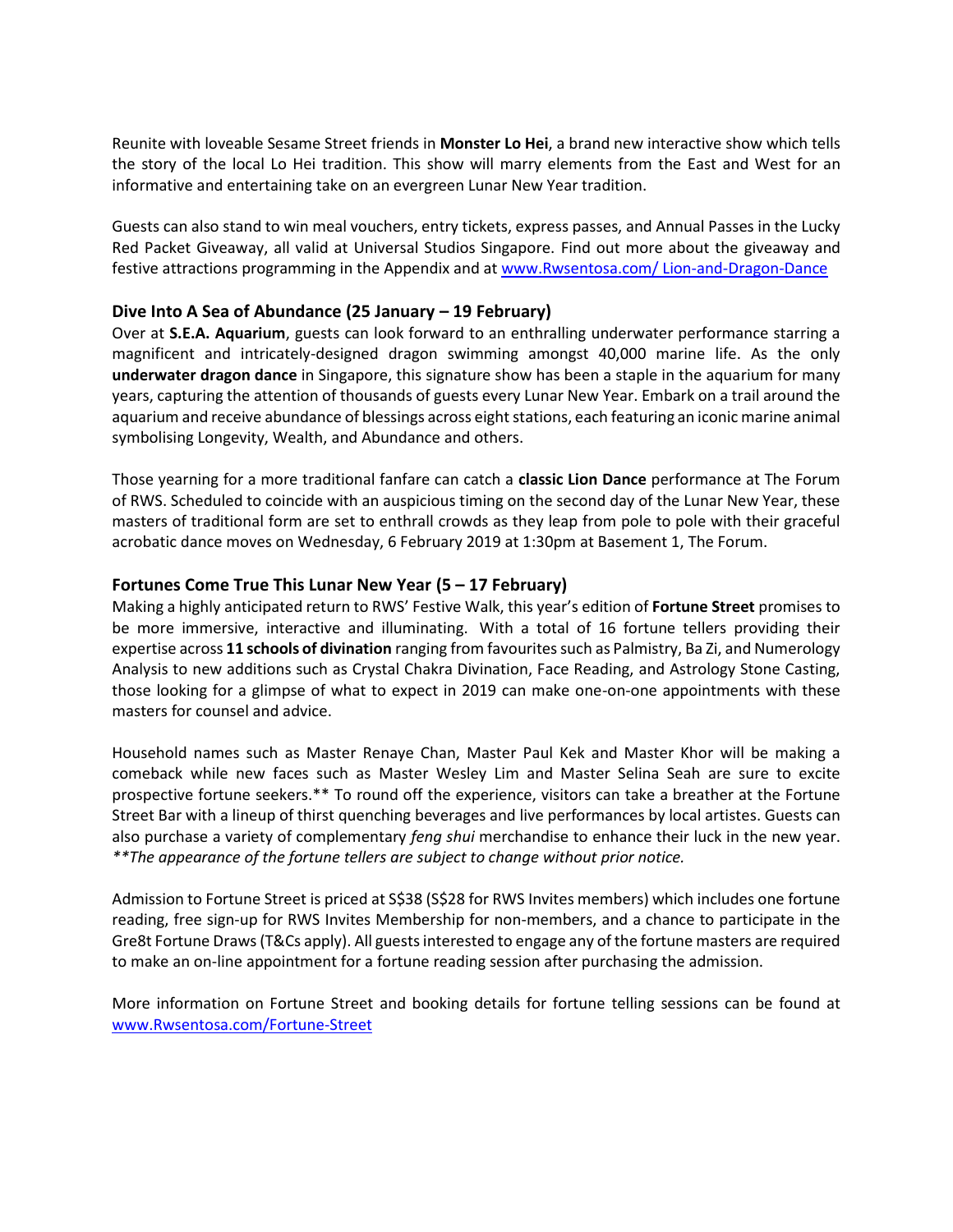### **Abundant Fortunes To Be Won (3 January – 17 February)**

With more than S\$88,888 worth of prizes up for grabs in the RWS Gre8t Fortune Draws, the abundance of attractive prizes are sure to catch the attention of anyone still on the fence about participating. Stand a chance to be one of our lucky RWS Invites members to win attractive prizes ranging from luxurious 3D2N Hotel Stays at our Ocean Suites, Treetop Lofts™ and Beach Villas™, Goldheart Jewelry Gem Sets, OGAWA M-SUITE™ Master Drive® Massage Chairs, Dining Vouchers and more! Non-members can easily sign up for RWS Invites for only S\$8 before 17 February 2019 and receive a free bonus chance to win.

The two live draws are set to take place on 10 and 17 February 2019 at Basement 1, Forum Stage of RWS and winners will be announced at 9:00pm on site.

More information on lucky draw prizes and mechanics can be found a[t www.Rwsentosa.com/Gre8t-](www.Rwsentosa.com/Gre8t-Fortune-Draws)[Fortune-Draws](www.Rwsentosa.com/Gre8t-Fortune-Draws)

## **Abalone Abundance (21 January – 19 February)**

Resorts World Sentosa invites guests to feast their way to prosperity with premium abalone delicacies prepared in innovative culinary styles by each of its celebrity chef restaurants. Holding special significance in Chinese culture symbolic of abundance, wealth and good fortune, the prized abalone is prepared in several tantalising ways by the expert hands of our celebrity chefs. These include the richly-flavoured Ah Sam Abalone Mee Sua Braised with Sri Lanka Crab Meat in Superior Chicken Stock (Ah Sam 秘制鲍鱼蟹肉面线) (S\$48++ per portion) by contemporary Chinese fine-dining restaurant **Forest**森 (Forest 森新派中餐厅); as well as Australian Fresh Abalone accompanied with Golden Oyster Dumpling (诸事顺利 • 澳洲鲜鲍鱼伴金蚝锅贴) (S\$118++ per portion), a delectable pairing of two succulent treasures from the sea at Cantonese fine-dining **Feng Shui Inn** (风水廷精品粤菜馆).

To usher in the auspicious year of the Earth Pig, guests can also toss up good fortune with two delicious signature Yu-Sheng options offered at Forest森 and Feng Shui Inn, celebratory reunion menus and specially handcrafted festive goodies. Both Yu-sheng dishes will be available from 21 January to 19 February 2019 for both dine-in and takeaways.

More tantalising festive dining are available at<www.Rwsentosa.com/cny-dining>

## **A-Mei Live In Singapore (15 and 16 February)**

Resorts World Sentosa takes audiences to an all-time music high in a magnificent two-night live showcase, starring Queen of Mandopop A-Mei (张惠妹, Chang Hui Mei), "Queen of Blues" Ai Yi Liang (Eve Ai, 艾怡  $\dot{\mathbb{E}}$ ) and young starlet Anna (安那). Over the years, the superstars have achieved a multitude of accolades, including Best Mandarin Female Singer at the Golden Melody Awards (金曲奖) won by A-Mei and Ai Yi

Liang. 18 year old Anna, who is also A-Mei's niece, has built a strong reputation with her high-energy dance moves and infectious hits, earning the title "The Strongest Newcomer" by her fans. Together, the star-studded powerhouse trio will rock the stage at RWS in a music symphony of top hits and electrifying dance sequences. Limited tickets are available for each evening performance.

Tickets to the showcase can be purchased at [www.sistic.com.sg](http://www.sistic.com.sg/)

Find out more about the multitude of Lunar New Year offerings at RWS a[t www.Rwsentosa.com/cny2019](http://www.rwsentosa.com/cny2019)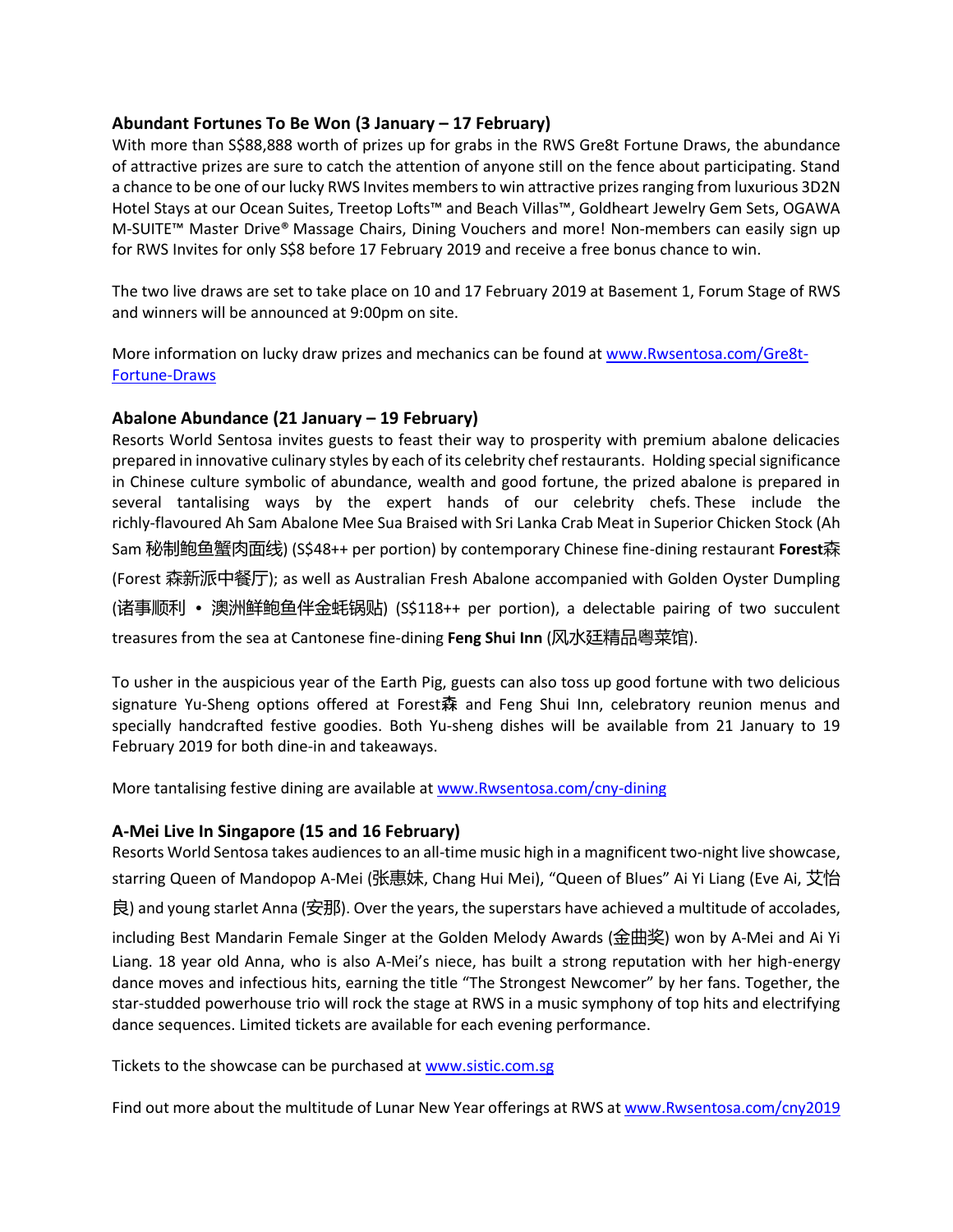#### **NOTE TO EDITORS**

- *1.* Photos can be downloaded fro[m https://app.box.com/v/CNY2019](https://app.box.com/v/CNY2019)
- *2.* All photos are to be attributed to **Resorts World Sentosa**

#### **ABOUT RESORTS WORLD SENTOSA**

Resorts World Sentosa (RWS), Asia's premium lifestyle destination resort, is located on Singapore's resort island of Sentosa. Spanning 49 hectares, RWS is home to world-class attractions including Universal Studios Singapore, S.E.A. Aquarium, the Maritime Experiential Museum, Dolphin Island and Adventure Cove Waterpark. Complementing the adventure and adrenaline of its theme parks and attractions are six unique luxury hotels, the world-class Resorts World Convention Centre, a casino and the Asian flagship of a world-renowned destination spa. RWS offers awardwinning dining experiences and exciting cuisine from around the world across its many renowned celebrity chef restaurants, establishing itself as a key player in Singapore's vibrant and diverse dining scene and a leading gourmet destination in Asia for epicureans. The integrated resort also offers world-class entertainment, from original resident productions to concerts and public shows such as Crane Dance and Lake of Dreams. RWS has been named "Best Integrated Resort" since 2011 for eight consecutive years at the TTG Travel Awards which recognises the best of Asia-Pacific's travel industry.

RWS is wholly owned by Genting Singapore, a company of the Genting Group. For more information, please visit [www.rwsentosa.com.](http://www.rwsentosa.com/)



#### **MEDIA CONTACTS**

#### **Resorts World Sentosa**

Jonathan Yu Tel: +65 6577 9752 / +65 9430 9566 E-mail: jonathan.yu@rwsentosa.com **Ogilvy Public Relations (for Resorts World Sentosa)**

Goh Su Fang Tel: +65 6213 7973 / +65 9118 8315 E-mail: [sufang.goh@ogilvy.com](mailto:sufang.goh@ogilvy.com)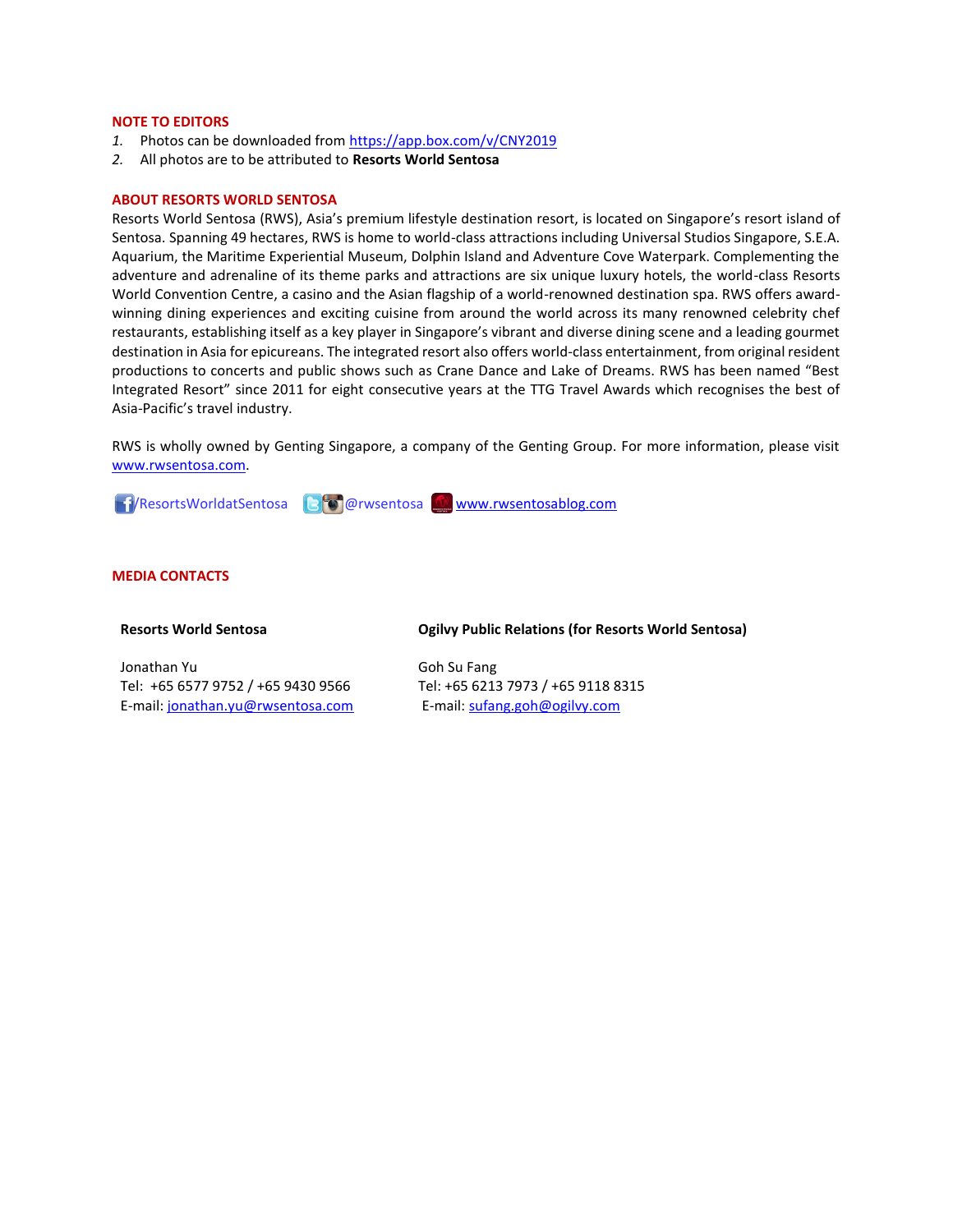## **Appendix A**

## **Abalone Abundance (4 to 19 February 2019)**



*Tuna "Lo Hei" with fresh orange and honey dressing*



*Sauteed Scallop with Monkey Head Mushroom and Wild Fungus*



*Feng Shui Inn goodies – Traditional Golden Pig "Nian Gao"*

## **Feng Shui Inn (风水廷精品粤菜馆) 21 January to 19 February 2019** Set menu at S\$178 per pax

This Lunar New Year, Executive Chef Li Kwok Kwong puts a twist to his authentic fine-dining Cantonese cuisine for the festive menu at Feng Shui Inn (风水廷精品粤菜馆).

The luxurious eight-course menu will feature the nutritious *Sauteed Scallop with Monkey Head Mushroom and Wild Fungus* (一本万利·猴头菇芦笋炒北海道带子), as well as *Double-Boiled Fish Maw and Chinese Ginseng Soup* (富贵生 财 · 花胶党参响螺炖鸡汤) which nourishes the body and boosts the immune system, perfect for the health conscious.

As part of RWS's Abalone Abundance (发财鲍鱼宴), Feng Shui Inn also presents the flavourful *Australian Fresh Abalone accompanied with Golden Oyster Dumpling* (诸事 顺利 · 澳洲鲜鲍鱼伴金蚝锅贴) this auspicious season, a bliss for seafood enthusiasts.

Feng Shui Inn also presents these festive dishes as part of its a la carte Chinese New Year menu:

- *Feng Shui Inn goodies – Traditional golden pig "Nian Gao"*  (年糕)
- *Feng Shui Inn Treasure Pot* (风水廷盆菜)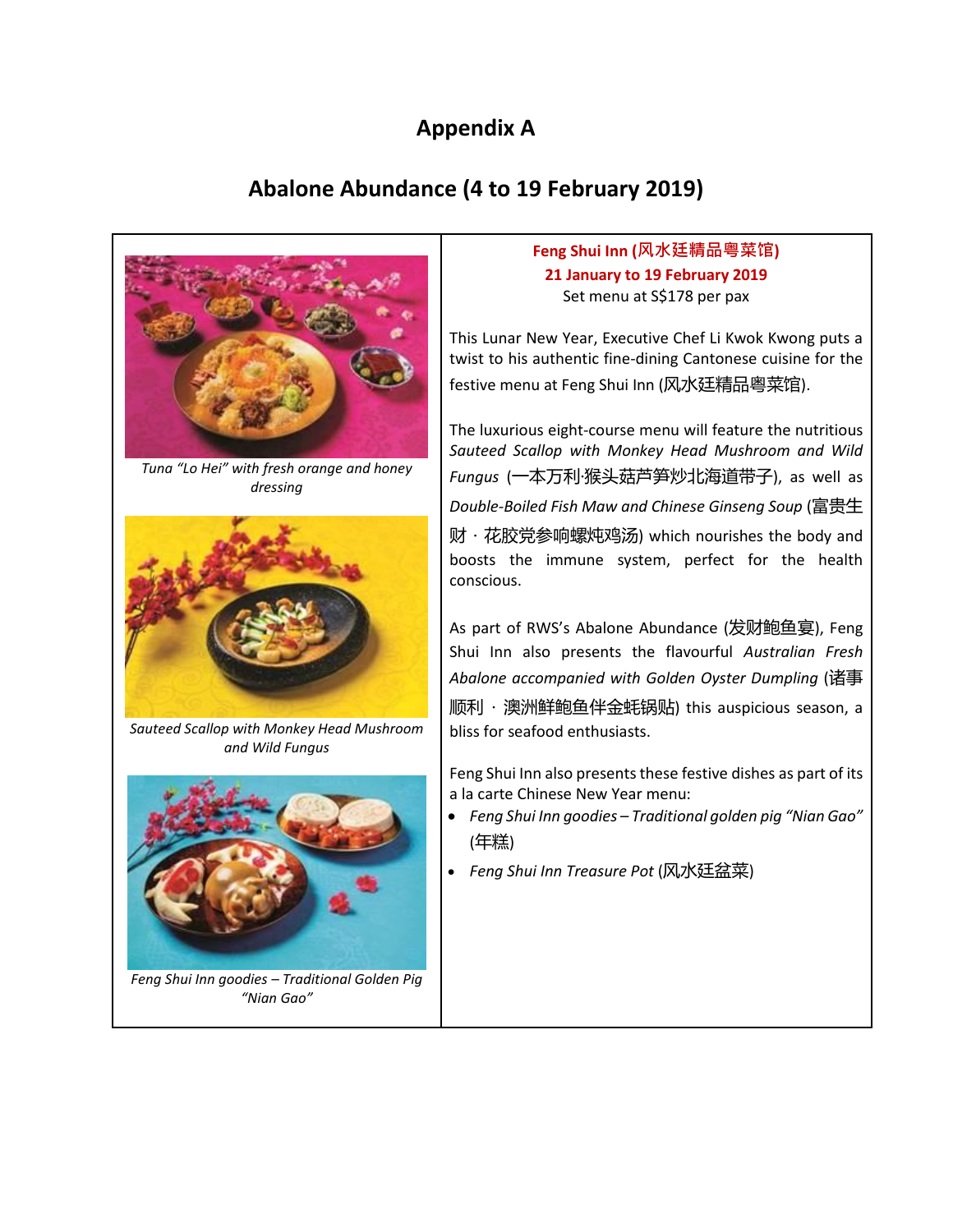

*Signature Salmon Yusheng*



*Ah Sam Abalone Mee Sua Braised with Sri Lanka Crab Meat in Superior Chicken Stock*



*Wine accompanied by Cracker* 

### **Forest** 森 **21 January to 19 February 2019** Set menu at S\$108 per pax

Specialising in East meets West mod-Chinese cuisine and helmed by celebrity chef Sam Leong, Forest森 will be serving divine auspicious dishes this festive season.

The highly-anticipated and greatly appetising six-course menu will feature contemporary Chinese dishes with a premium touch such as *King Prawn Wok Fried with Minced Pork and Rice Wine accompanied by Cracker* (金玉锦绣 · 锅 粑酒糟虾).

Other delectable delicacies offered by Forest from its a la carte Chinese New Year menu include:

- Supreme dried sea cucumber soup doubled boiled with herbal flower and grade black wolf berries (满载而归  $\cdot$ 原盅天籽兰花黑枸杞炖辽参)
- Crispy sesame chicken with pickles roulade (招财进宝 · 芝麻百花鸡)